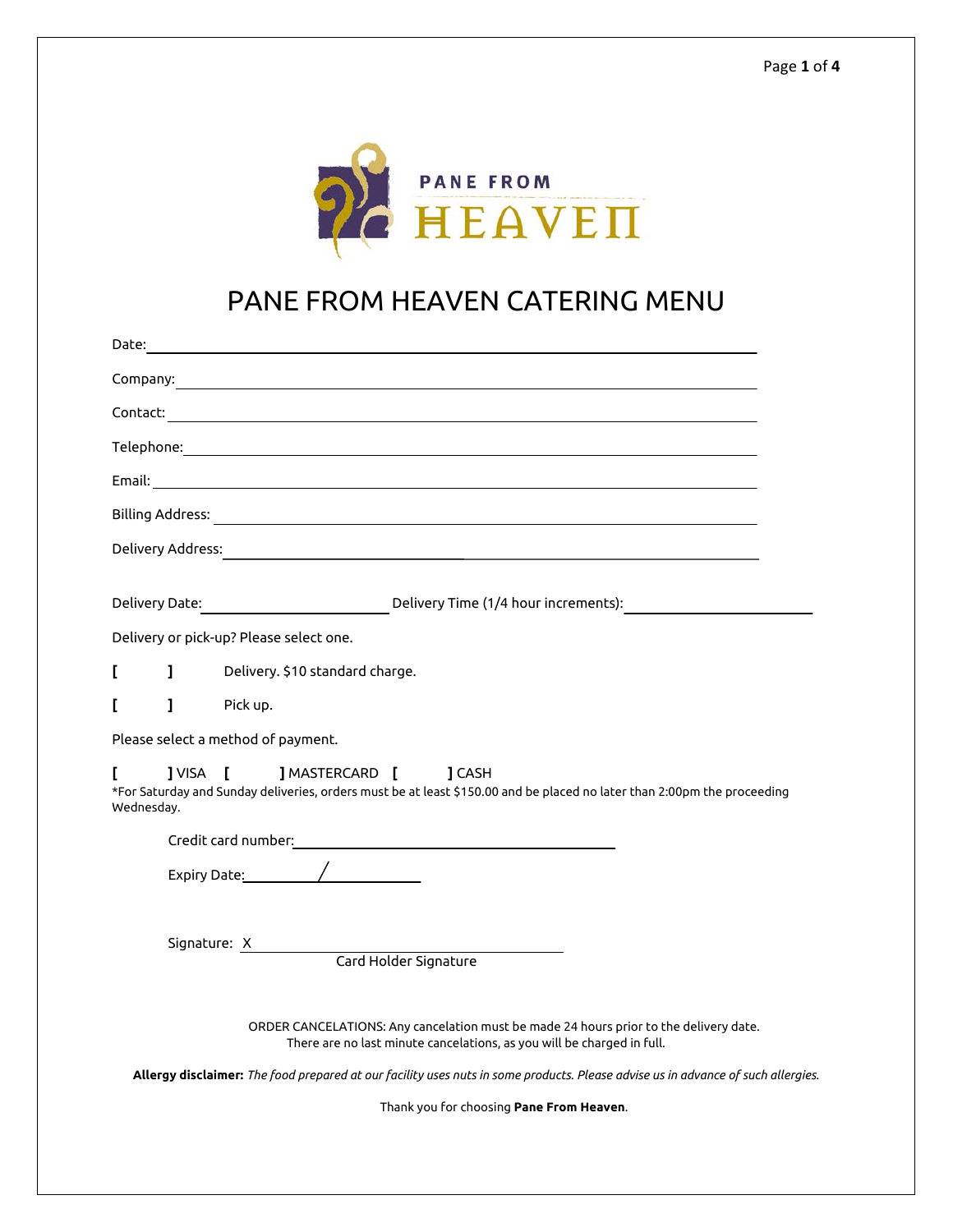## FOOD MENU

All items listed below are sorted by combinations. Each combination, except the platters and bowls, is priced accordingly per person and include an assorted variety of foods. Most items in set combinations cannot be substituted unless stated otherwise, if you would like to inquire, please contact our staff as we would like accommodate the issue.

## BREAKFAST

COMBINATIONS (price is per person, minimum order of 4.)

**Starter Combination** - \$7.25 per person. A choice of assorted muffins, fruit salad, bottled juice or bottle water.

**Lighter Combination** - \$9.25 per person. Includes toasted whole wheat bagels, yogurt and granola, fruit salad and bottled juice or bottle water.

**Fresh Combination** - \$10.25 per person. Includes breakfast wraps, omelette muffin sandwiches, fruits salad and bottled juice or water.

## LUNCH

COMBINATIONS (price is per person, minimum order of 4.)

**Pane Lite Combination** - \$9.50 per person. Includes Panini or wrap, cookies, bottle water/sparking water or San Pellegrino soda.

**Pane Standard Combination** - \$10.50 per person. Includes Panini or wrap, choice of daily soup, bottle water/sparking water or San Pellegrino soda.

**Pane Green Combination** - \$11.50 per person. Includes Panini or wrap, Greek or pasta salad, cookies, bottle water/sparking water or San Pellegrino soda.

**Heavenly Combination** - \$12.50 per person. Includes choice of salad Greek or pasta salad, beef tortellini/spinach cannelloni/meat or spinach lasagna, cookies, bottle water/sparking water or San Pellegrino soda.

## PLATTERS AND BOWLS

**Breakfast Platter** - \$7.25 per person. An assortment of fresh baked muffins, croissants and scones.

**Salad Bowl** - \$9.25 per person. Choose from two of our delicious salads, pasta salad or the Greek salad with dressing.

**Fruit Salad Bowl** - \$10.25 per person.

Enjoy an assortment of sliced fruit prepared fresh.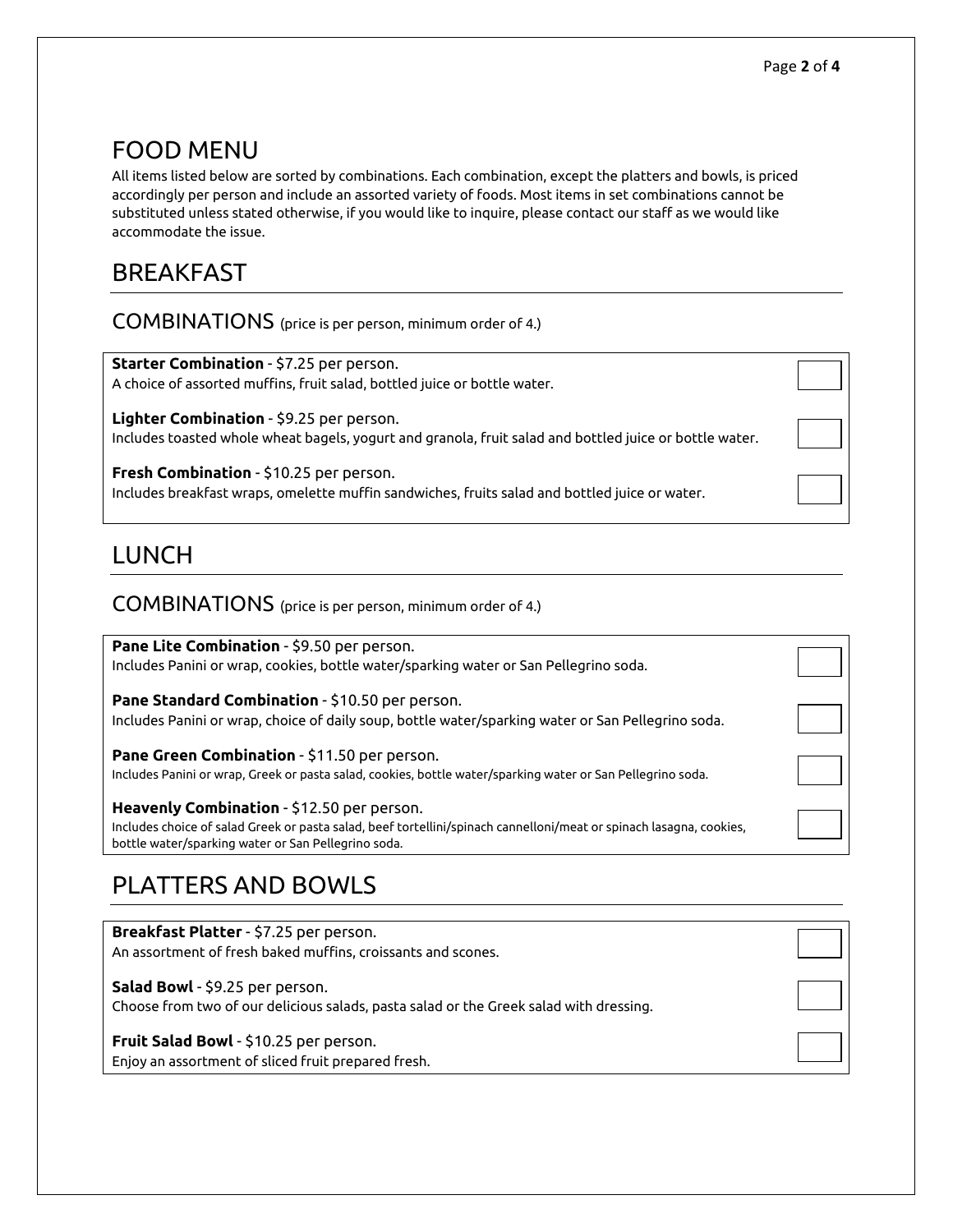## OPTIONS

Listed here, are the options available for the combinations listed above. Choose from a selection of Panini, soup, cookies and muffins.

#### **SERVICE**

**Plate Service** - \$.50 per person. Includes plates, cutlery, salt and pepper.

**Coffee Service**- \$.50 per person. Includes cups, stir sticks, sugars and creamers.

#### MUFFINS

| <b>Banana bread</b>               |
|-----------------------------------|
| <b>Banana chocolate</b>           |
| <b>Blueberry</b>                  |
| Coconut peach                     |
| <b>Cranberry orange</b>           |
| Mocha zucchini                    |
| Pumpkin multigrain                |
| <b>Raisin bran</b>                |
| <b>Strawberry white chocolate</b> |
| <b>Zesty lemon</b>                |

#### **CROISSANTS**

| <b>Butter</b>             |  |
|---------------------------|--|
| Almond                    |  |
| <b>Chocolate hazelnut</b> |  |

#### **SCONES**

| Fruit and nut (house specialty) |
|---------------------------------|
| <b>Blueberry mango</b>          |
| <b>Raisin and currant</b>       |
| <b>Cheese</b>                   |
| <b>Cranberry apricot</b>        |

#### PANINI

**Caprese (vegetarian)** – Bocconcini cheese, basil and olive spread, balsamic vinegar, roasted tomoatoes and zucchini. **Ham and prosciutto** – Black forest ham and prosciutto, olive spread, roasted eggplant and havarti cheese. **Lemon grass chicken** – Lemon grass chicken, marinated carrots and cabbage, provolone cheese, mayo and cilantro. **Pesto chicken** – Marinated lemon chicken, pesto and mayo spread, provolone cheese, roasted eggplant and tomatoes. **Roast beef** – Sliced roast beef, artichoke and olive spread, roasted eggplant, pepperonata, havarti cheese. **BC salmon** – BC wild salmon, roasted zucchini, capers, fresh tomatoes, dill cream cheese, mushroom spread. **Turkey Breast** – Turkey breast, Dijon mustard, mayo, cranberry sauce, fresh tomatoes and Swiss cheese. **Tandoori chicken** – Tandoori chicken, mango chutney, caramelized onions, provolone cheese, mayonnaise and lettuce.